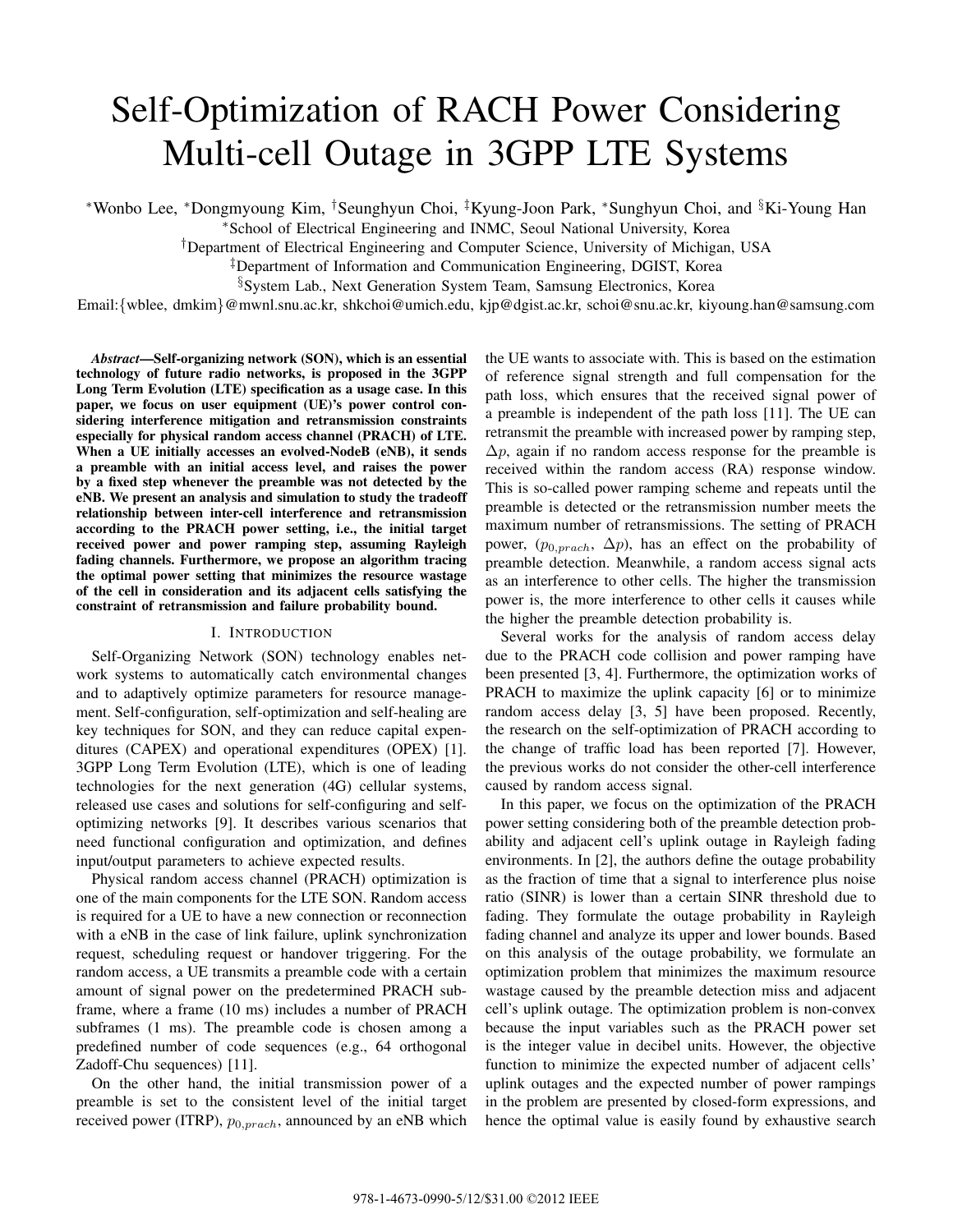

Fig. 1: Effects of the ITRP and the ramping step.

with given parameters. The number of possible PRACH power settings is only 64 because of 16 values of  $p_{0, *prach*}$  and 4 values of  $\Delta p$ ; therefore, the computation overhead is low.

The next step for the PRACH power optimization is to catch the change of the random access environment such as interference and adaptively to update the power setting to the optimal value. Interference on a cell changes according to the cell load of its adjacent cells, and it directly influences the outage probability of the uplink data or the preamble detection probability of the random access. In this paper, we assume that each eNB measures time-varying interference and shares the average interference over thermal noise (IoT) value on the dB scale with its neighbor eNBs periodically, and propose the IoT-based self-optimization process of PRACH power setting.

The rest of the paper is organized as follows. The system model considered in this paper is described in Section II. In Section III, we formulate and analyze the PRACH power optimization problem. Section IV presents the IoT-based selfoptimization process for the adaptive PRACH power setting and the simulation-based performance evaluation. Then, the paper concludes in Section V.

#### II. SYSTEM MODEL

#### *A. Preamble Detection Miss Model*

We assume that an eNB successfully detects a PRACH preamble when the SINR at the eNB side exceeds an SINR threshold,  $\gamma_{prach}^{th}$ . Even though the UE transmits a signal with the same power, the received signal strength would vary because of the fast fading effect and might not be detected by the eNB at times. The UE can retransmit the preamble with increased signal strength by the predetermined step size. We consider Rayleigh fading with the additive white Gaussian noise (AWGN) in the radio signal propagation environment. Then, the detection miss probability at the  $k$ -th (re)transmission, after  $(k - 1)$  transmission failures, is expressed as follows [8]:

$$
P_{miss}^{(k)} = P(\gamma_{prach}^{(k)} < \gamma_{prach}^{th})
$$
  
= 1 - exp $\left(-\frac{\gamma_{prach}^{th}}{p_{prach}^{(k)}/N_0}\right) \cdot \prod_{j \in N_{adj}} \frac{1}{1 + \frac{\gamma_{prach}^{th}}{p_{prach}^{(k)}/I_j}}$  (1)

where  $\gamma$  is the measured SINR at the eNB,  $p_{track}^{(k)}$  is the target received power of the preamble at the  $k$ -th (re)transmission,



Fig. 2: Outage effect on PUSCH.

 $N_{adj}$  is the number of adjacent cells,  $I_i$  is the interference from adjacent cell  $j$ , and  $N_0$  is the noise spectral density. Therefore,  $P_{miss}^{(k)}$  is a function of the preamble power, and it directly decides preamble capturing delay. On the other hand,  $p_{track}^{(k)}$ is determined by the sum of ITRP and power ramping step, i.e.,  $p_{0,prach} + k\Delta p$ , on the dB scale. At first, a UE transmits a preamble with  $p_{0,prach} + PL$  where PL is the estimated path loss at the UE, and it would retransmit the preamble with increased power by  $k\Delta p$  at the k-th (re)transmission if all the previous preambles have not been captured by the eNB. The average number of retransmissions,  $\overline{N}_R(\mathcal{P})$  is represented by the detection miss probability,  $P_{miss}$ :

$$
\overline{N}_R(\mathcal{P}) = \sum_{k=1}^{N_{max}-1} \left[ (k-1)(1 - P_{miss}^{(k)}) \prod_{i=1}^{k-1} P_{miss}^{(i)} \right] + (N_{max} - 1) \prod_{i=1}^{N_{max}-1} P_{miss}^{(i)} \tag{2}
$$

where  $N_{max}$  is the maximum allowed number of preamble (re)transmissions, which is informed by the eNB. The last attempt imposes both the success and failure of detection because the preamble transmission would stop at the maximum retransmission number regardless of the result. An example of the probability density function (PDF) of the ramping number for a successful preamble detection according to the PRACH power setting is depicted in Fig. 1. From the figure, we can see how the ITRP and the ramping step affect preamble detecting delay.

#### *B. PRACH Interference Model*

We assume that PRACH subframes in a cell are managed not to overlap with adjacent cells. Hence, PRACH causes interference with other cell's uplink data channel, referred to as physical uplink shared channel (PUSCH), and vice versa. When a UE location in cell i is denoted by  $\vec{l}$ , the PRACH interference with the PUSCH in cell  $j$  can be expressed as  $I_{i\vec{l}} = p_{prach}^{(k)} \cdot G_{i\vec{l}} / G_{i\vec{l}}$  where  $G_{i\vec{l}}$  and  $G_{i\vec{l}}$  are channel gains from location  $\vec{l}$  to cell j and i respectively. Meanwhile, we adopt an outage concept in order to see more practical effect of the interference. Similarly to the preamble detection miss probability, an outage of PUSCH occurs when the uplink SINR does not exceed SINR threshold  $\gamma_{push}^{th}$ . Fig. 2 shows simulation results for the outage effect of the random access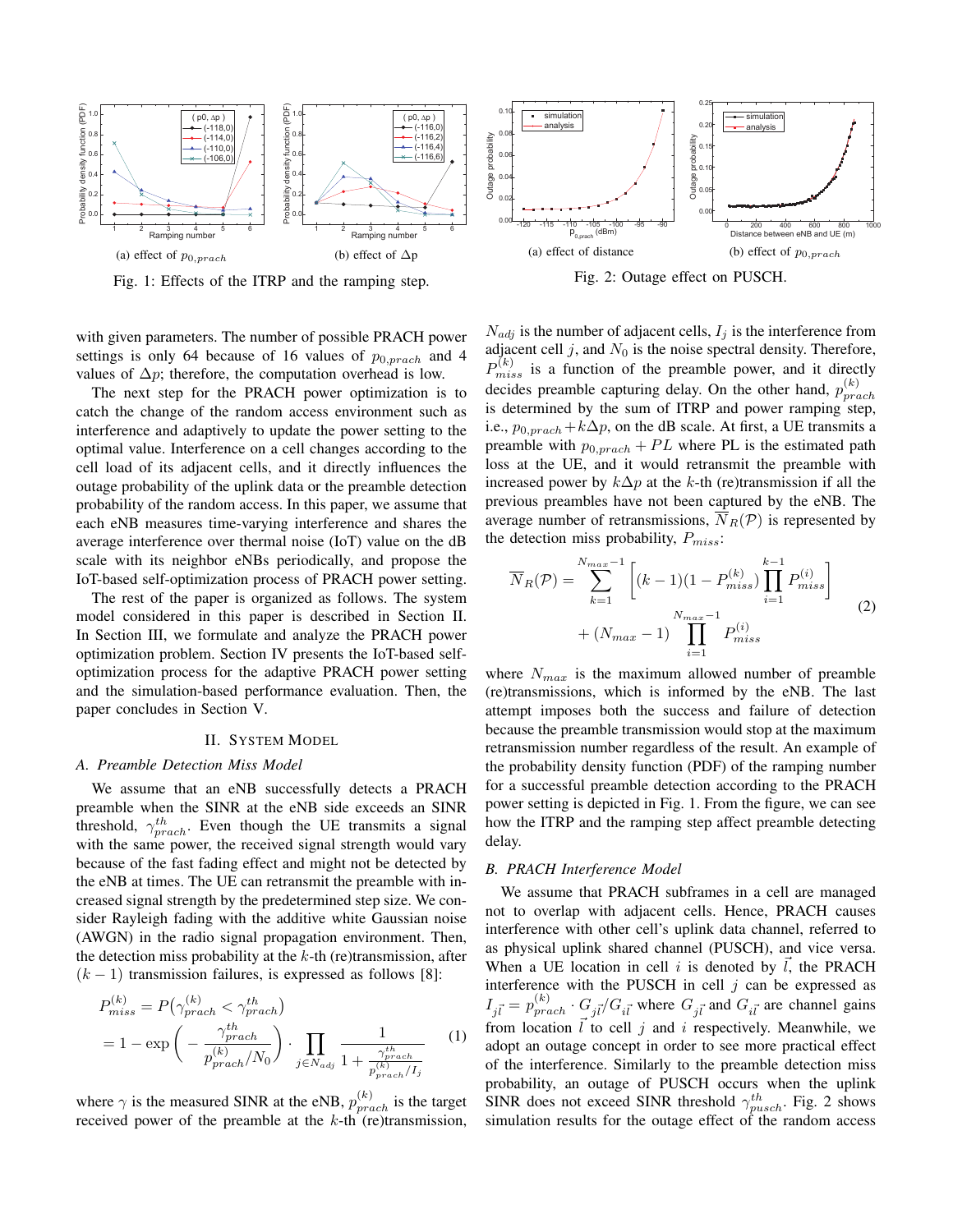signal on adjacent cell's uplink channel according to (a) the distance from serving eNB to random access UE and (b) the ITRP for cell-edge UE. As the figure depicts, the increase of the ITRP and the distance from serving eNB make the outage exponentially increase. Accordingly, the parameter setting of the PRACH preamble power is critical to prevent severe outages of the adjacent cell's uplink channel.

## III. PROBLEM STATEMENT AND ANALYSIS

## *A. Optimization Problem of PRACH Power Setting*

The LTE specification defines a set of possible  $p_{0,prach}$ values as  $[-120 \sim -90]$  dBm with the step of the multiple of 2 dB [10]. Each UE controls its transmission power of the preamble considering the estimated path loss and detection probability. If the preamble is not correctly detected by the eNB, it is retransmitted with the same or increased power, and the ramping step  $\Delta p$  can be chosen among [0,2,4,6] dB [10]. The increase of a preamble power surely improves the detection probability, while it can cause more interference with other cells' uplink channel; furthermore, it would be the waste of battery energy of UEs if the transmission power is higher than the required level. Therefore, PRACH parameters for the transmission power should be properly chosen to achieve the requirement of the number of preamble retransmissions with the minimum resource wastage.

The resource wastage is regarded as the sum of PRACH resource blocks that are used for uncaptured preambles and the number of adjacent cells' resource blocks that occur outage during the random access procedure. We formulate this problem as a simple optimization problem. The objective function of the problem is to minimize the maximum expected resource wastage,  $\overline{W}_{\vec{l}}(\mathcal{P})$  from the PRACH preamble retransmissions and the adjacent cells' uplink outages, where the constraints are the average number of retransmissions and the detection failure probability of the preamble. Assuming the full compensation of PRACH transmission power, the maximum number of outages of adjacent cells surely arises when the random access UE is located at the cell edge side, i.e., the vertex esof the hexagonal cell.

The optimization problem is formulated as follows:

$$
\min_{\mathcal{P}} \max_{\vec{l}} \overline{W}_{\vec{l}}(\mathcal{P}) \left( = \sum_{j} \overline{F}_{j\vec{l}}(\mathcal{P}, I \circ T_{j}) + \omega \cdot \overline{N}_{R}(\mathcal{P}) \right)
$$
  
s.t.  $P_{F}(\mathcal{P}) \le P_{F}^{cstr}$   

$$
\overline{N}_{R}(\mathcal{P}) \le \overline{N}_{R}^{cstr}
$$
 (3)

where  $\overline{F}_{i\overline{i}}$  is cell j's expected number of PUSCH outages at the same resource blocks as random access UE's at  $l$ , and  $IoT_j$  is the IoT value of the adjacent cell j.  $P_F^{cstr}$  and  $\overline{N}_R^{cstr}$  are constraints of the failure probability and the average ramping number respectively.  $\overline{N}_R(\mathcal{P})$  is the expected number of preamble retransmissions.  $\omega$  is a weight factor for the wastage of the PRACH retransmissions, which can be tuned according to the relative significance. In this paper, we assume

the weight equals one. For  $\max_{\vec{l}} \overline{W}_{\vec{l}}(\mathcal{P})$ , we test all of the six vertexes of the hexagonal cell and find the vertex that achieves the maximum value. Adjacent cell's uplink outage  $\overline{F}_{i\overline{l}}$  is a function of  $p_{0,prach}$ ,  $\Delta p$  and  $IoT_j$ , and is formulated as follows:

$$
\overline{F}_{j\overline{l}} = \sum_{r=1}^{N_{max}-1} \left\{ P_S^{(r)} \Big( \sum_{k=1}^r O_{j\overline{l}}^{(k)} + (N_{max} - r) \cdot O_{j_{N_0}} \Big) \right\} + \left( 1 - \sum_{r=1}^{N_{max}-1} P_S^{(r)} \right) \sum_{k=1}^{N_{max}} O_{j\overline{l}}^{(k)}
$$
\n(4)

The observation range to count outages is  $N_{max}$  PRACH subframes for all the power settings to be compared. If the preamble with high power is early detected before  $N_{max}$ , it has influence on the adjacent cell's outage with strong interference for a short time, and the remaining subframes among  $N_{max}$ PRACH subframes has no PRACH interference; while all the PRACH subframes can interfere with adjacent cells even though its influence is relatively weak if the preamble power is low and never detected until  $N_{max}$  retransmissions. The exact meaning of the adjacent cell's outage number  $F_{i\vec{l}}$  is the average number of outage subframes on PUSCH of adjacent cell j by the random access UE with the existence of  $IoT_j$ during the predefined maximum number of retransmissions,  $N_{max}$ .

The first term of the equation represents the expected number of adjacent cells' outages that PRACH preambles cause when the preamble is successfully detected before the maximum number of retransmissions.  $O_{i\vec{l}}^{(k)}$  is the outage probability at cell j with the k-th preamble (re)transmission, and is given by the formula similar to (1). This can be replaced by an alternative form using the  $I \circ T_i$  value, which is discussed in the next subsection.  $(N_{max}-r) \cdot O_{j_{N_0}}$  is the expected outage number without the PRACH interference because the preamble was detected before  $N_{max}$ . The second term is the expected number of adjacent cells' outages when  $(N_{max} - 1)$  preamble transmissions have failed.

 $P_F$  is the probability that a random access preamble fails to be detected even at the maximum retransmission number, and is represented as a function of the detection miss probability:

$$
P_F = 1 - \sum_{r=1}^{N_{max}} P_S^{(r)}
$$
  
\n
$$
P_S^{(r)} = \left(1 - P_{miss}^{(r)}\right) \cdot \prod_{k=1}^{r-1} P_{miss}^{(k)}
$$
\n(5)

where  $P_S^{(r)}$  is the probability of a successful preamble detection at the  $r$ -th (re)transmission.

#### *B. Conservative Approximation*

In LTE systems, an eNB cannot measure the individual interference from other cells, but estimate the interference over thermal noise (IoT), which is the sum of all the interferences from adjacent cells. Therefore, it is more practical that the eNB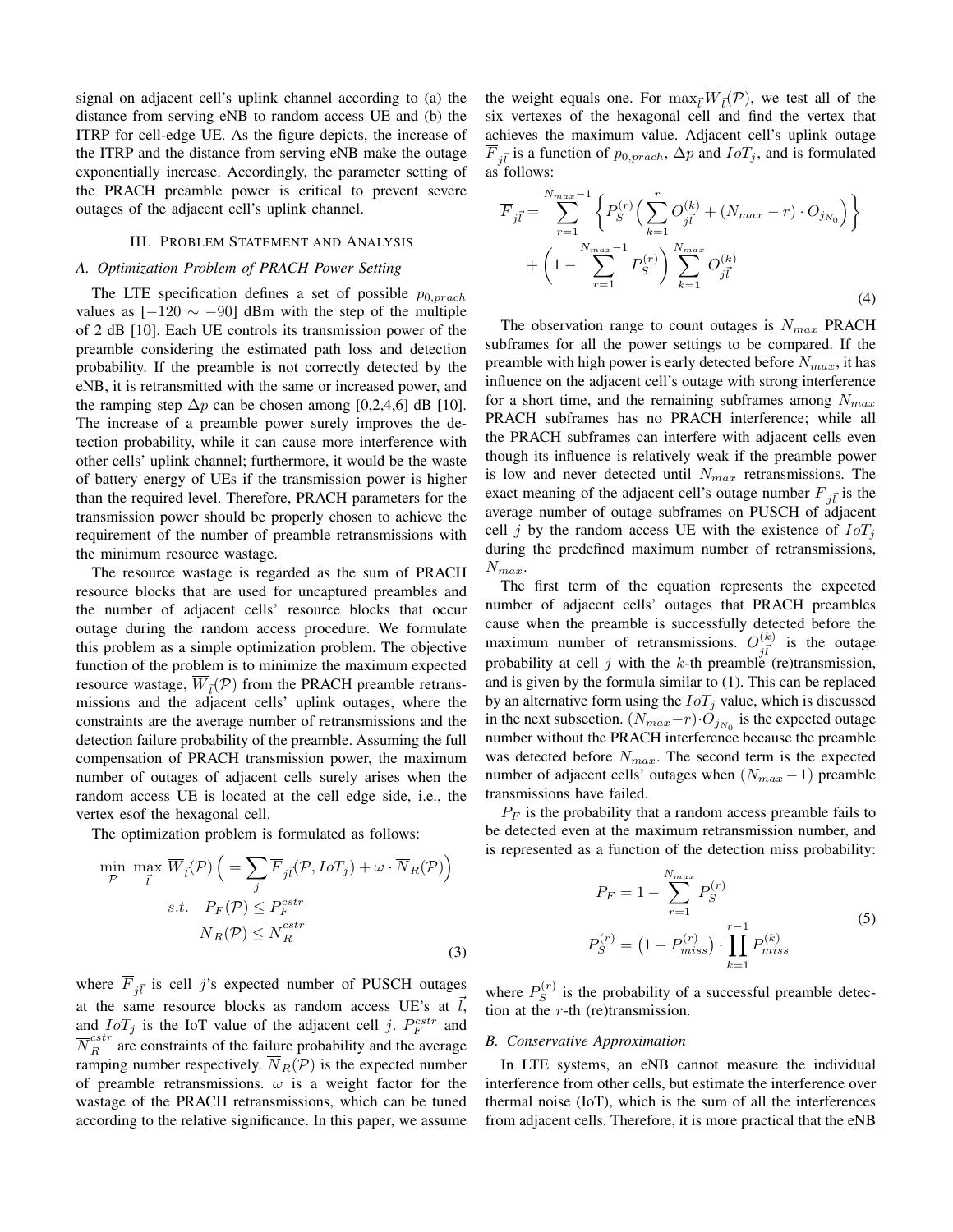

Fig. 3: Approximation gap of detection miss probability.

utilizes IoT than trying to extractly measure every interference individually when controlling PRACH parameters. In [2], Kandukuri and Boyd derive a tight upper bound of the outage probability in Rayleigh fading environments. The upper bound forms an exponential function of sum interference instead of the product form of the individual interference as (1); hence the IoT can be applied into the upper bound formula, and we have

$$
P_{miss}^{(k)} \le Q^{(k)} = 1 - \exp\left(-\frac{\gamma_{prach}^{th}}{p_{prach}^{(k)}/(N_0 \cdot IoT_{prach})}\right)
$$
(6)

We evaluate the validity of this upper bound through a simulation in a topology shown in Fig. 3-(a). Random accesses occur at the center cell in the figure with ITRP of  $p_{0,prach}$ , and other six adjacent cells' PUSCHs are fully loaded with target received power  $p_{push}$ . When the location of uplink UEs in a cell is uniformly distributed, and uplink power is controlled with full compensation factor, we can derive the average interference power,  $\sigma \cdot p_{push}$  at the adjacent cell's eNB.  $\sigma$  is obtained by the simulation as 0.2. We put  $0.2p_{pusch}$ into each  $I_i$  in (1) and  $0.2p_{push} \times 6$  into  $IoT_{prach}$  in (6). Fig. 3-(b) depicts the gap between (1) and (6) for all the ITRP parameters. The dashed line shows the percentage of the gap for each ITRP. We observe that the approximation gap is under 6% from the figure; therefore, the conservative approximation utilizing the IoT for the outage probability is practically applicable.

Similarly to this procedure, we obtain the conservative approximation of the outage rate  $O'_{i\vec{l}}$  in (4) as follows:

$$
O_{j\vec{l}}^{(k)} \leq O_{j\vec{l}}^{'(k)}
$$
  
=1 - exp  $\left(-\frac{\gamma_{pusch}^{th}}{p_{pusch}/(N_0 \cdot I \circ T_j')}\right) \cdot \frac{1}{1 + \frac{\gamma_{pusch}^{th}}{p_{pusch}/I_{j\vec{l}}}}$ 
$$
(7)
$$

where  $IoT_i$  is the approximate interference over thermal noise on cell  $j$ 's uplink channel without PRACH interference of the cell in consideration. Because  $I \circ T_j$  includes the PRACH interference with the previous power setting,  $p_{prach}^{old}$ ,  $IoT_i'$  can be expressed as  $IoT_j - \sigma \cdot p_{prach}^{old}$  where  $\sigma = 0.2$  if the uniform distribution is assumed.



Fig. 4: Effect of PRACH power on uplink wastage.

From the mathematical analysis with conservative approximation, we plot the uplink resource wastage,  $\max_{\vec{l}} \overline{W}_{\vec{l}}(\mathcal{P})$ according to the PRACH power setting,  $(p_{0,prach}, \Delta p)$ . We assume the worst case that random accesses occur at the vertex of the hexagonal cell. Fig. 4-(a) depicts the numerical analysis of the uplink wastage with different PRACH power setting defined in the LTE standard. Fig. 4-(b) shows the gap between analysis and simulation.

We implement a simulation with the same environment as the analysis including Rayleigh fading channels and individual interferences from adjacent cells. The simulation result obtained by 30000 iterations with the same PRACH power setting. From the figure, we can verify the analysis is valid for Rayleigh fading environments, and hence use the analysis to find the optimal PRACH power setting in the self-optimization process.

#### IV. SON PROCESS AND PERFORMANCE EVALUATION

We propose a self-optimization process of the PRACH power setting, which is composed of two steps. The first step is the optimization process that solves the problem in (3) with given input parameters such as  $I \circ T_j$ ,  $\gamma_{prach}^{th}$ ,  $\gamma_{pnsch}^{th}$ , and  $p_{push}$ . The exhaustive search is executed to find the optimal power setting that satisfies the objective function and constraints because the number of possible power settings is limited only to 64. The next step is that eNB periodically updates its own average IoT through the moving average scheme and exchanges the information with adjacent cells and then, the optimization process is conducted again.

### *A. Simulation Setup*

In order to evaluate the self-optimizing process, we apply the synthesized IoT as depicted in Fig. 5-(a). IoT level varies every frame (10 ms) and the deviation follows Gaussian distribution. Each cell experiences a different time-varying IoT, and we evaluate experiments with high-IoT and low-IoT, which are average 10 dB and 3 dB, respectively. We assume each eNB exchanges the moving average of IoT with neighbor eNBs every 1 second (100 frames), where the averaging window size is also 1 second. Meanwhile, as described in Fig. 2 the influence of PRACH signal exponentially increases as the random access UE moves to the cell-edge while the effect of cell-center UE is negligible. Therefore, we focus on